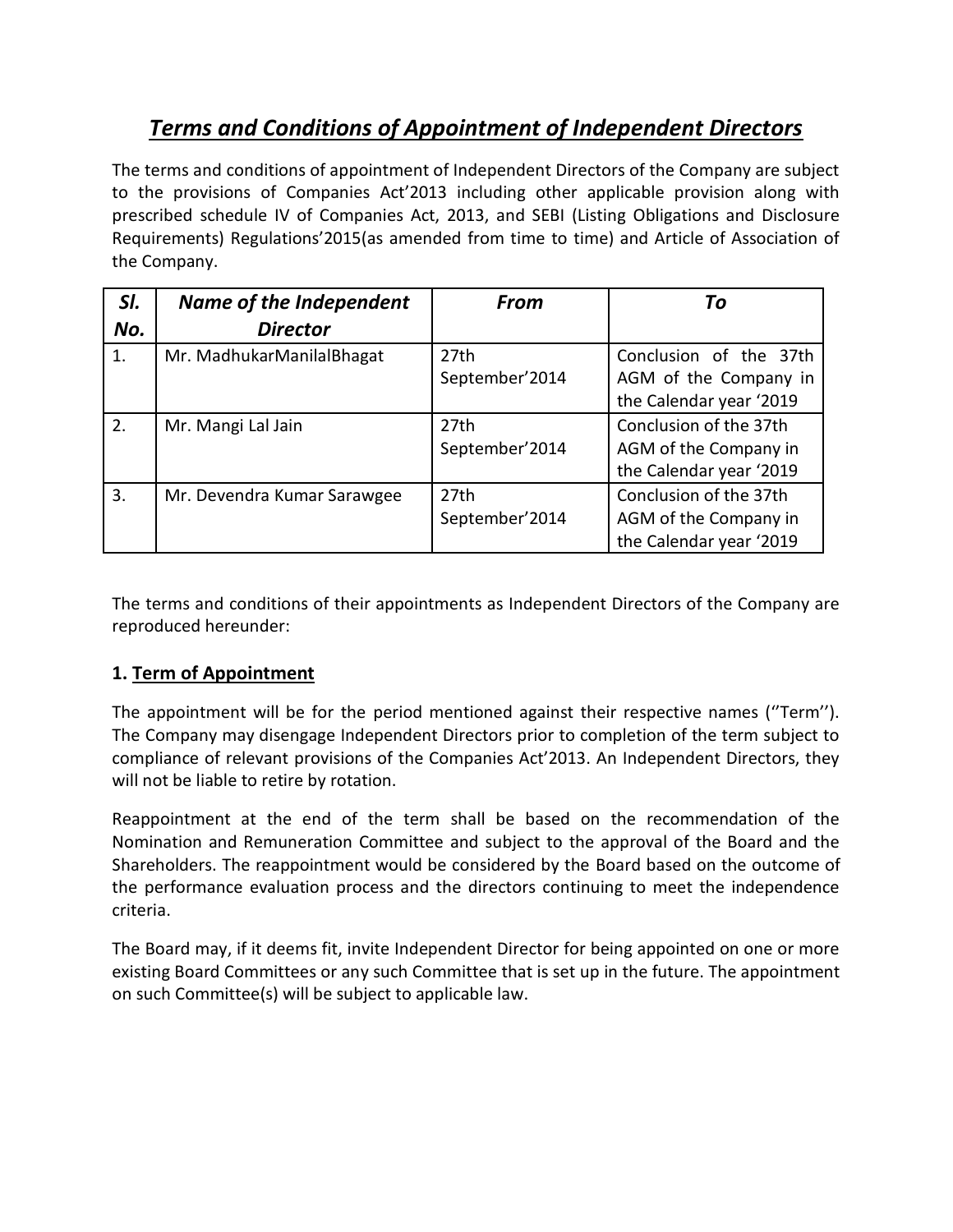## **2. Expectations, Role, Functions & Duties**

Under the Companies Act'2013, there are a number of statutory duties, which are the personal responsibility of each director and not of the Company. The Company expects that in discharge of their duties as a director of the Company, they will take care of the following:

(a) Subject to the provisions of Companies Act'2013, they will act in accordance with the articles of the Company.

(b) "Responsibilities of the Board" as outlined in the Corporate Governance requirements as prescribed by the Stocks Exchange(s) under SEBI (Listing Obligations and Disclosure Requirements) Regulations'2015.

(c ) They shall abide by the "Code for Independent Directors" as outlined in Schedule IV to section 149(8) of the Companies Act'2013 and duties of directors as provided in the 2013 Act (Including Sec 166) and SEBI (Listing Obligations and Disclosure Requirements) Regulations'2015.

(d) They will act in good faith in order to promote the objects of the Company for the benefit of its members as a whole, and in the best interests of the Company, its employees, the shareholders, the community and for the protection of environment.

(e) They will exercise their duties with due and responsible care, skill and diligence and shall exercise independent judgment.

(f) To strive to attend all meetings of the Board of Directors and of the Board Committees of which they are member.

(g) To participate constructively and actively in the Committees of the Board in which they are Chairperson or member.

(h) To strive to attend the general meetings of the Company.

(i) Where they have concerns about the running of the Company or a proposed action, ensure that these are addressed by the Board and, to the extent that they are not resolved, insist that their concerns are recorded in the minutes of the Board Meeting.

(j) To keep them well informed about the company and the external environment in which it operates.

(k) Not to unfairly obstruct the functioning of an otherwise proper Board of Committee of the Board.

(l) To pay sufficient attention and ensure that adequate deliberations are held before approving related party transactions and assure them themselves that the same re in the interest of the Company.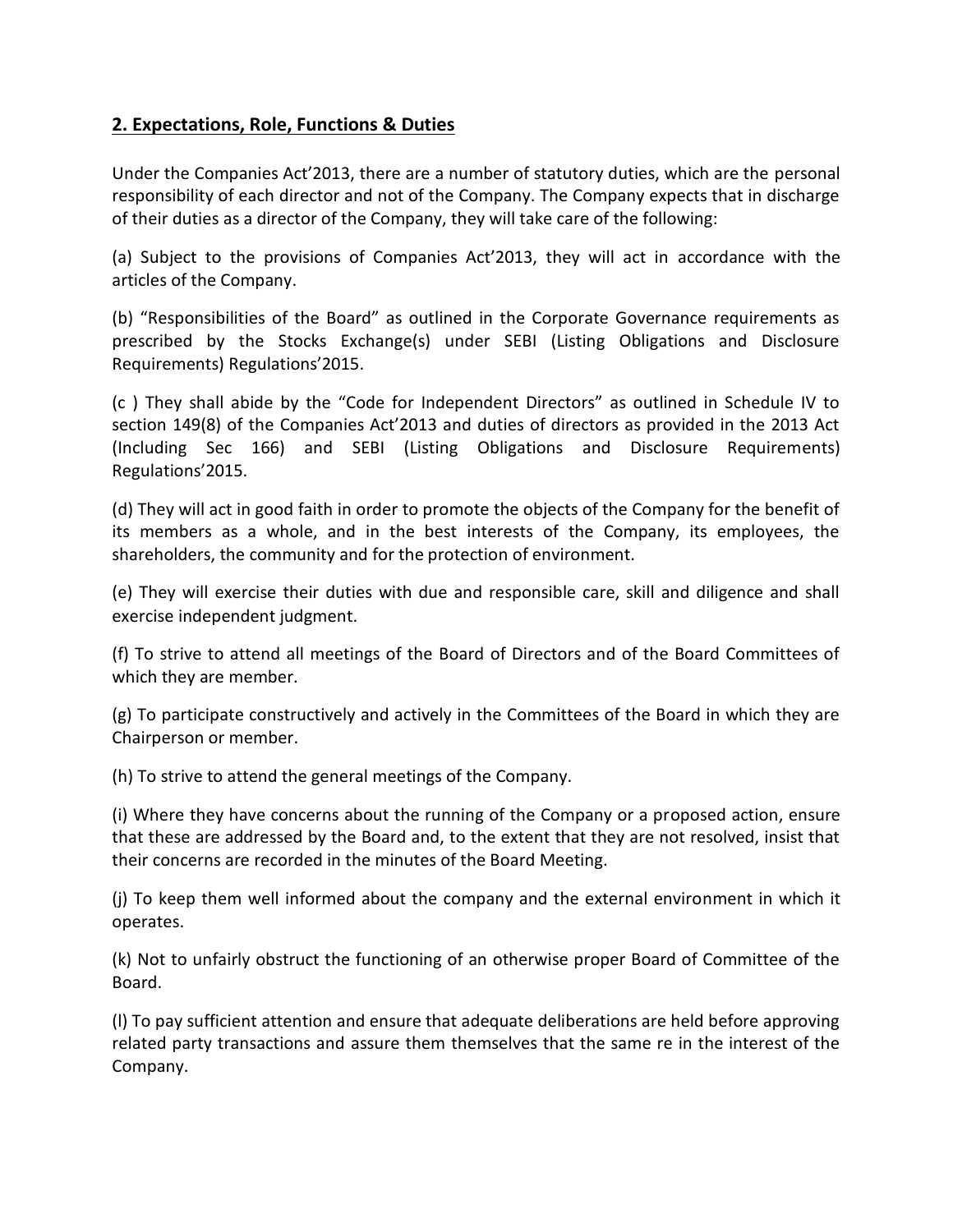(m) To ascertain and ensure that the Company has an adequate and functional vigil mechanism and to ensure that the interests of a person who uses such mechanism are not prejudicially affected on account of such use.

(n) To act within their authority, assist in protecting the legitimate interests of the company, shareholders and its employees.

(0) Not to disclose Confidential information, including commercial secrets, technologies, advertising, and sales promotion plans, unpublished price sensitive information, unless such disclosure is expressly approved by the Board or required by law.

### **3. Remuneration**

They will be remunerated by way of sitting fees for attending the meeting of the Board of Directors and that of the Committees as may be approved by the Board from time to time and reimbursement of expenses for participation in the Board and other meetings.

They will not be entitled to any remuneration other than above. They will have no entitlement to any bonus during the appointment.

### **4. Zenith Code of Conduct**

As Independent Directors of the Company, they agree to comply with Zenith Code of Conduct for Non-Executive Directors.

Unless specifically authorized by the Company, they shall not disclose Company and business information to constituencies such as the media, the financial community, employees, shareholders, agents, distributors etc.

Their obligation of confidentiality shall survive cession of their respective directorships with the Company.

The provisions of both, SEBI (Prohibition of Insider Trading) Regulations'2015 and Zenith Code of Conduct on prevention of Insider Trading, prohibiting disclosure or use of unpublished price sensitive information, would be applicable to the Independent Directors.

Additionally, they shall not participate in any business activity which might impede the application of their independent judgement in the best interest of the Company.

### **5. Performance Appraisal/ Evaluation Process**

The performance evaluation shall be done by the entire Board of Directors excluding the director being evaluated on an annual basis.

(a) Participation by the directors during the discussions of the board.